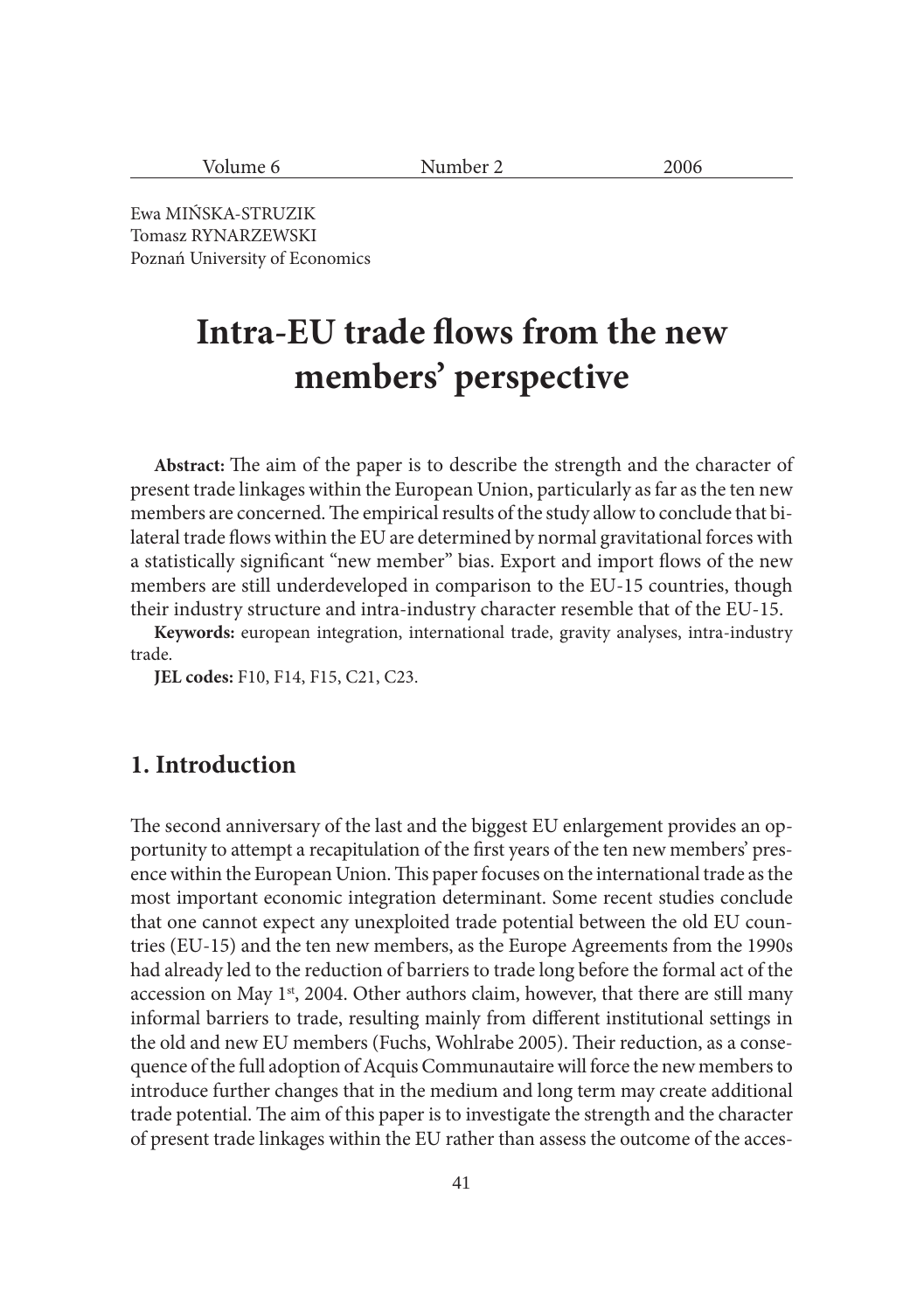sion itself. We try to state to what extent intra-EU trade flows with the contribution of the new members resemble trade flows among the EU-15 countries as far as their value, directions and industry structure are concerned. The paper is constructed as follows – in the second section, the value and relative importance of intra-EU trade is discussed. In the third section the gravity equation is applied to identify the determinants of bilateral trade linkages between pairs of the EU members. The fourth section is devoted to the description of intra-EU trade industry structure.

## **2. Intra-EU trade value**

As a natural consequence of an advanced integration process trade linkages within the EU are far stronger than trade linkages among the EU members and third countries. There are, however, differences across the member-countries in the relative importance of intra-EU trade, measured by the share of trade with the other EU members in the total trade. On average 68% of exports and 66% of imports of the EU members are realised on the EU territory. The respective percentage for the EU-15 is almost exactly the same, while for the ten new members the share of trade with other EU partners in their total trade comes up to 80% (see Table 1). The above average dependence on customers and suppliers from the other EU countries can be observed for the Czech Republic and Slovakia. Other two countries with high absolute values of trade as well as high intra-EU trade to total trade ratios are Poland and Hungary. Among the EU-15 members there is Luxembourg with even a higher ratio (90%). This is however, a relatively small trader in comparison with other EU-15 countries (see Table 2).

As far as the new EU members are concerned, intensive engagement in intra-EU trade is a consequence of the fall of central planning system facilitated by the integration scheme of Europe Agreements. They forced the accession countries to rearrange their trade directions increasingly towards the EU. The reduction of barriers to trade combined with the development needs of the applicant countries made their trade with the EU expand fast. Over the last decade average exports to the old EU members grew by 12% and average imports from the EU-15 increased by about 10%. At the same time overall exports and imports rose by less than 5%.

Despite high intra-EU trade to total trade ratio, the new EU members play a minor role in the EU-25 trade. The contribution of the ten new members to the European Union's exports (external plus internal) accounts for slightly above 7%. As expected, the new members' share in intra-EU trade flows is over one percent point higher, but still over 91% of intra-EU trade takes place within the EU-15. Both ratios are more favourable than the ten new members' share in the GDP of the EU (4,6%), but they are still half of the new members' share in the population of the EU (16,2%).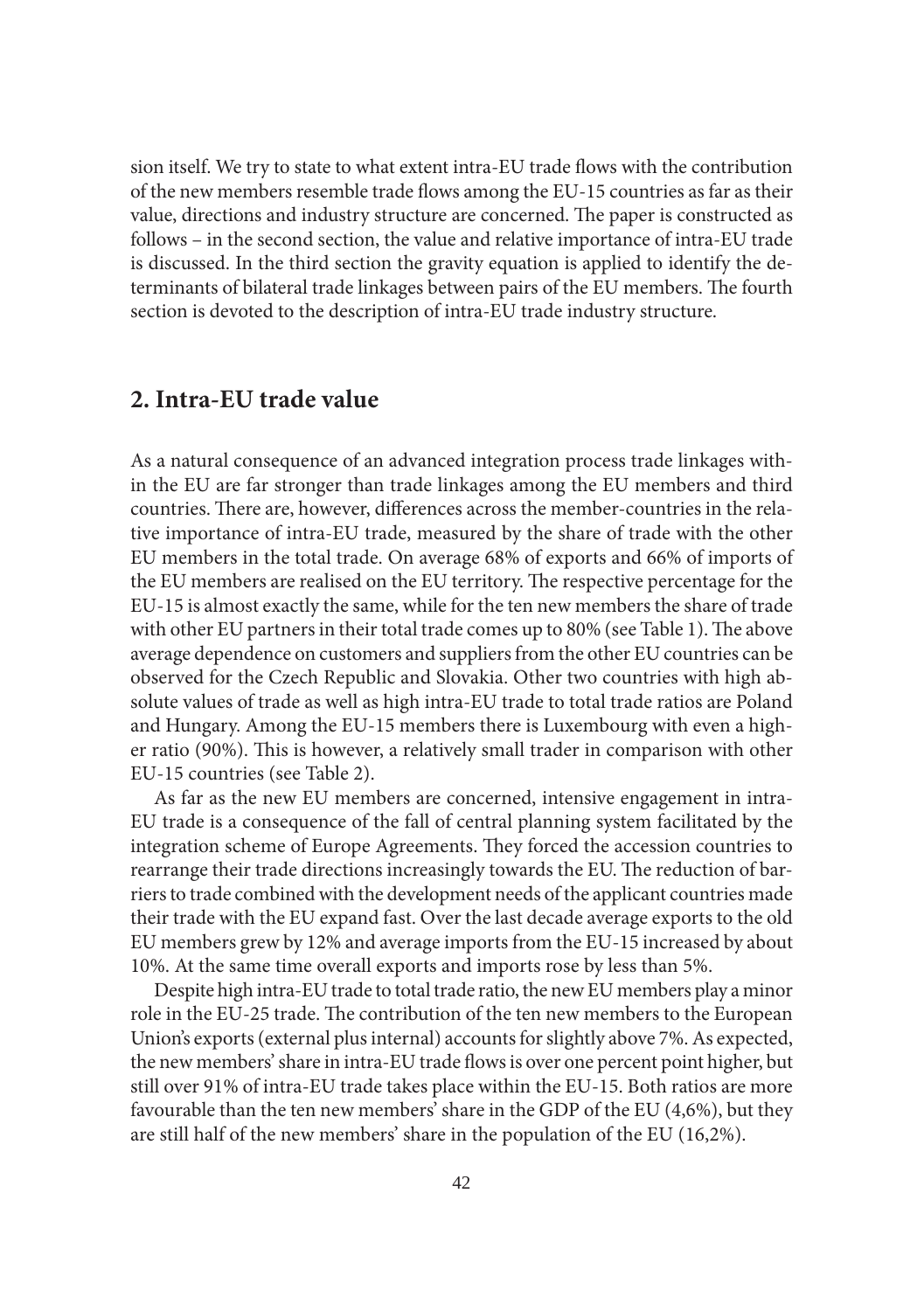|                   |                  |          | Intra-EU exports               |                  | Intra-EU imports |                                |  |
|-------------------|------------------|----------|--------------------------------|------------------|------------------|--------------------------------|--|
| Country/Group     | Total<br>exports | value    | % share<br>in total<br>exports | Total<br>imports | value            | % share<br>in total<br>imports |  |
| <b>EU 25</b>      | 2 949 953        | 2018201  | 68                             | 2 9 2 6 9 4 8    | 1927484          | 66                             |  |
|                   |                  |          |                                |                  |                  |                                |  |
| <b>EU 15</b>      | 2 737 434        | 1848757  | 68                             | 2 684 265        | 1747394          | 65                             |  |
| Austria           | 94 3 94          | 67493    | 72                             | 94 674           | 76 949           | 81                             |  |
| Belgium           | 246 409          | 189 490  | 77                             | 230 479          | 168 279          | 73                             |  |
| Denmark           | 61759            | 43 966   | 71                             | 54 820           | 39 163           | 71                             |  |
| Finland           | 49 308           | 28 5 5 6 | 58                             | 40 859           | 27 371           | 67                             |  |
| France            | 360 732          | 235 416  | 65                             | 374 189          | 257 675          | 69                             |  |
| Germany           | 733 387          | 468 630  | 64                             | 576 353          | 374 205          | 65                             |  |
| Greece            | 12 217           | 6749     | 55                             | 42 268           | 24 4 66          | 58                             |  |
| Ireland           | 83 834           | 52 460   | 63                             | 48759            | 31754            | 65                             |  |
| Italy             | 280 692          | 166 336  | 59                             | 282 205          | 169 136          | 60                             |  |
| Luxembourg        | 13 046           | 11756    | 90                             | 15 9 30          | 12053            | 76                             |  |
| Netherlands       | 287 955          | 228 900  | 79                             | 256 717          | 136 390          | 53                             |  |
| Portugal          | 28754            | 22 978   | 80                             | 44 147           | 34 0 20          | 77                             |  |
| Spain             | 143 586          | 105 423  | 73                             | 200 424          | 133 489          | 67                             |  |
| Sweden            | 98 8 96          | 57951    | 59                             | 79 849           | 57 616           | 72                             |  |
| UK                | 278 851          | 162 653  | 58                             | 342 592          | 204 828          | 60                             |  |
|                   |                  |          |                                |                  |                  |                                |  |
| New Member States | 212 519          | 169 444  | 80                             | 242 683          | 180 090          | 74                             |  |
| Cyprus            | 762              | 498      | 65                             | 4 4 2 3          | 3 0 0 9          | 68                             |  |
| Czech Republic    | 55 195           | 47 425   | 86                             | 55 881           | 44 549           | 80                             |  |
| Estonia           | 4780             | 3 8 4 0  | 80                             | 7016             | 5 0 5 0          | 72                             |  |
| Hungary           | 44 101           | 34 917   | 79                             | 47 698           | 31954            | 67                             |  |
| Latvia            | 3 1 7 7          | 2444     | 77                             | 5 6 3 2          | 4 2 3 3          | 75                             |  |
| Lithuania         | 7451             | 4951     | 66                             | 9875             | 6 2 2 2          | 63                             |  |
| Malta             | 2 0 0 3          | 1 0 0 8  | 50                             | 2950             | 2 1 4 2          | 73                             |  |
| Poland            | 60 177           | 47 25 6  | 79                             | 71 689           | 53 353           | 74                             |  |
| Slovenia          | 12727            | 8 2 6 3  | 65                             | 13826            | 10858            | 79                             |  |
| Slovakia          | 22 146           | 18842    | 85                             | 23 693           | 18720            | 79                             |  |

**Table 1. Total and intra-EU trade by Member State (Mio euro, 2004)**

**Source:** Authors' calculations. Eurostat database.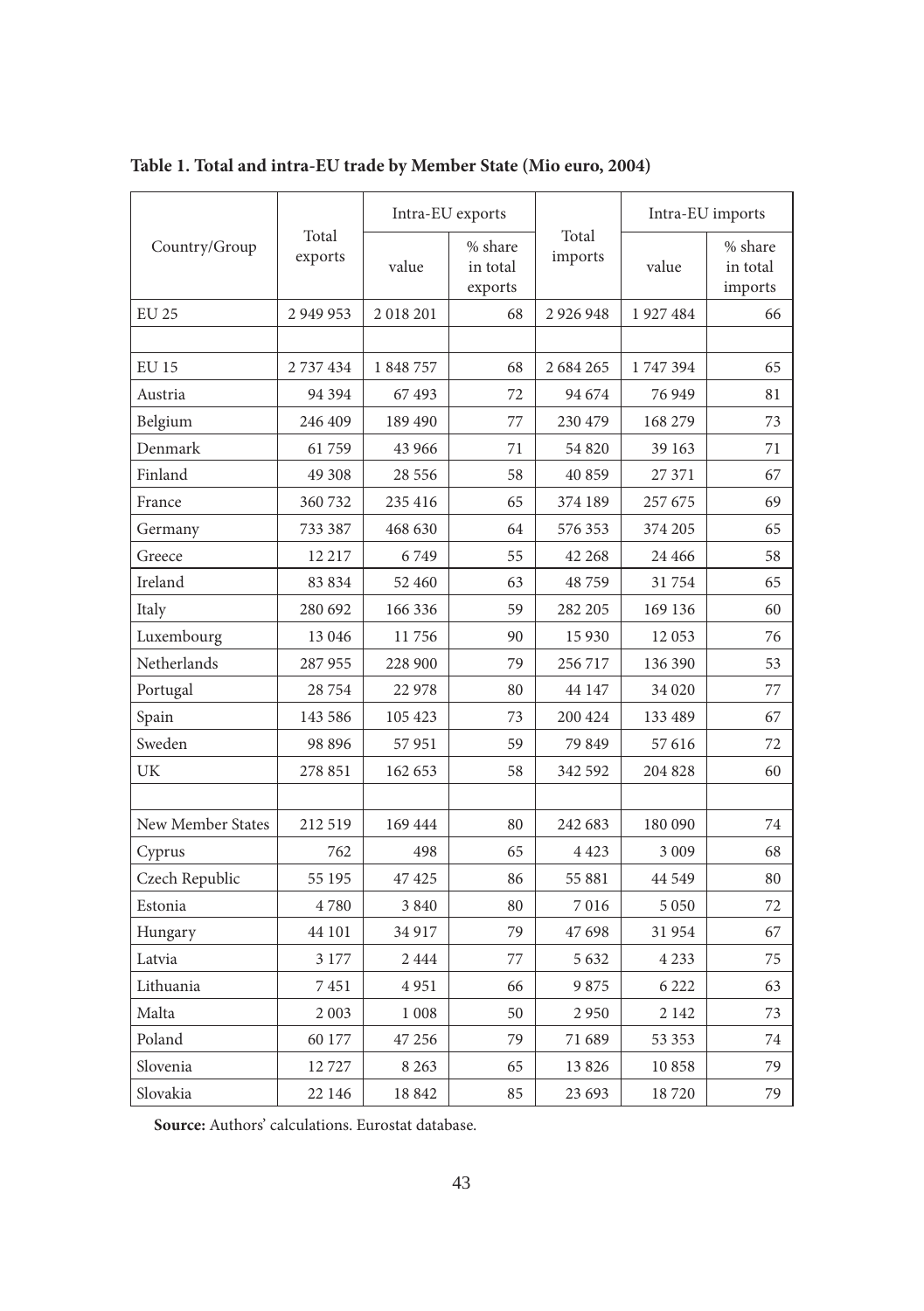| Country/Group     | Total exports | Intra-EU<br>exports | GDP    | Population |
|-------------------|---------------|---------------------|--------|------------|
| <b>EU 25</b>      | 100.00        | 100.00              | 100.00 | 100.00     |
|                   |               |                     |        |            |
| <b>EU 15</b>      | 92.80         | 91.60               | 95.38  | 83.77      |
| Austria           | 3.20          | 3.34                | 2.28   | 1.78       |
| Belgium           | 8.35          | 9.39                | 2.75   | 2.28       |
| Denmark           | 2.09          | 2.18                | 1.89   | 1.18       |
| Finland           | 1.67          | 1.41                | 1.45   | 1.14       |
| France            | 12.23         | 11.66               | 15.99  | 13.11      |
| Germany           | 24.86         | 23.22               | 21.41  | 18.07      |
| Greece            | 0.41          | 0.33                | 1.60   | 2.42       |
| Ireland           | 2.84          | 2.60                | 1.42   | 0.88       |
| Italy             | 9.52          | 8.24                | 13.11  | 12.67      |
| Luxembourg        | 0.44          | 0.58                | 0.25   | 0.10       |
| Netherlands       | 9.76          | 11.34               | 4.52   | 3.56       |
| Portugal          | 0.97          | 1.14                | 1.31   | 2.29       |
| Spain             | 4.87          | 5.22                | 8.12   | 9.27       |
| Sweden            | 2.12          | 2.87                | 2.71   | 1.96       |
| UK                | 9.45          | 8.06                | 16.58  | 13.06      |
|                   |               |                     |        |            |
| New Member States | 7.20          | 8.40                | 4.62   | 16.23      |
| Cyprus            | 0.03          | 0.02                | 0.12   | 0.16       |
| Czech Republic    | 1.87          | 2.35                | 0.84   | 2.24       |
| Estonia           | 0.16          | 0.19                | 0.09   | 0.30       |
| Hungary           | 1.49          | 1.73                | 0.78   | 2.21       |
| Latvia            | 0.11          | 0.12                | 0.11   | 0.51       |
| Lithuania         | 0.25          | 0.25                | 0.17   | 0.75       |
| Malta             | 0.07          | 0.05                | 0.04   | 0.09       |
| Poland            | 2.04          | 2.34                | 1.89   | 8.36       |
| Slovenia          | 0.43          | 0.41                | 0.25   | 0.44       |
| Slovakia          | 0.75          | 0.93                | 0.32   | 1.18       |

**Table 2. Exports, GDP and population by Member State (% share, 2004)**

**Source:** Authors' calculations. Eurostat database.

A more detailed investigation of trade flows within a country grouping, after controlling for size and economic development of trading partners, can be made using the methodology of gravity analyses. We now resort to the gravity model in order to examine to what extent the ten new members are integrated with the EU through trade channels and check if there remains any further trade potential.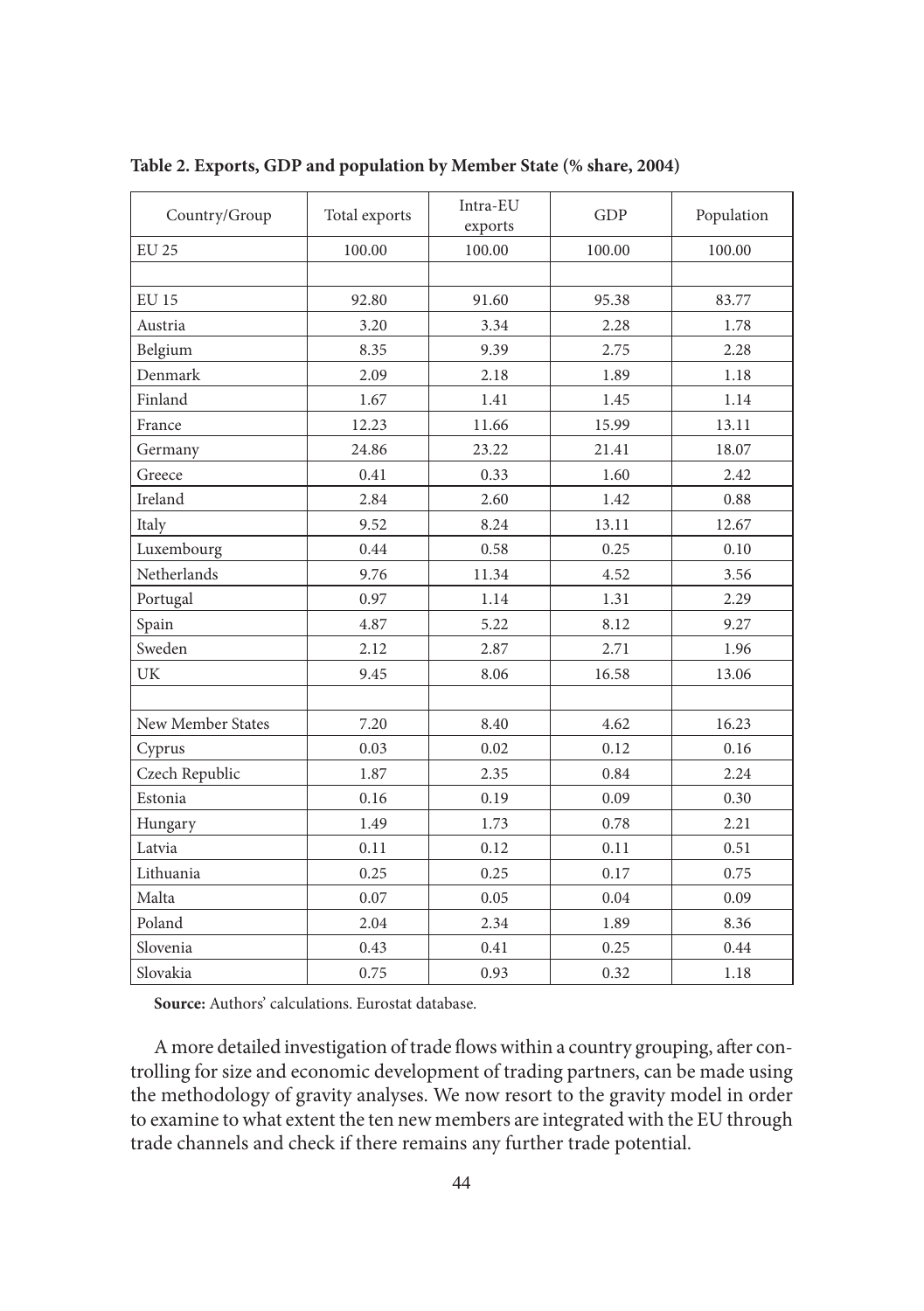## **3. Determinants of bilateral trade flows within the EU**

#### *3.1. Th eoretical foundation for gravity models*

The gravity equation was first proposed by Tinbergen (1962) and Poyhönen (1963), who applied a functional form that is reminiscent of the law of gravity in physics to examine international trade linkages between countries. In the last two decades along with the system transformation in Eastern Europe, as well as the intensification of economic integration process, it has become a popular instrument in empirical international trade (Wang and Winters, 1992). This equation is also successfully applied to explain foreign direct investment, people's migration and tourism. This equation is used as a baseline model for estimating the impact of different policy measures, regional trading groups, political blocs, currency unions and border regions activities. The standard gravity equation that relates flows between countries positively to their economic sizes (usually measured by national incomes) and negatively to the distance between them, is usually specified as:

$$
F_{ij} = \beta_o(Y_i)^{\beta_1}(Y_j)^{\beta_2}(D_{ij})^{\beta_3}(A_{ij})^{\beta_4}u_{ij},
$$
\n(1)

where  $F_{ii}$  is the value of flow from country *i* to country *j*, the *Y*'s are respective gross domestic products,  $D_{ii}$  is the distance from the economic centre of *i* to that of *j*, *A* is any other factor(s) either aiding or impeding bilateral flows between  $i$  and  $j$ , and  $u_{ij}$  is a log-normally distributed error term with  $E(\ln u_{ii})=0$  (Bergstrand, 1985, p. 474).

Although it was well known that the gravity equation could explain much of the variation in bilateral trade, as the authors of first econometric studies based on the gravity equation gave only intuitive justification for their choice, it was claimed that the gravity equation was without theoretical foundation. Since Anderson (1979), it has been recognised that the gravity equation can be derived from different trade models, including Ricardian, Heckscher-Ohlin and increasing returns to scale. A gravity equation may arise from a model in which countries are fully specialised in differentiated goods due to Armington structure of demand (Anderson, 1979, Bergstrand, 1985, Deardorf, 1998), technological differences (Eaton and Kortum, 1997), economies of scale, income similarity (Bergstrand, 1989, 1990) or factor endowment differences (Deardorf, 1995). Feenstra et al (1998) prove that the force of gravity arises even with homogeneous goods produced by all countries. It might seem that any kind of specialisation generates conditions within which gravitational forces work. Deardorf (1995) argues however, that the magnitude of theoretical models from which a simple gravity model can be derived makes its use to test any of them suspicious. According to Chojnicki (1966) and Evenett and Keller (2002), major insights into the causes of international trade might be gained if it could be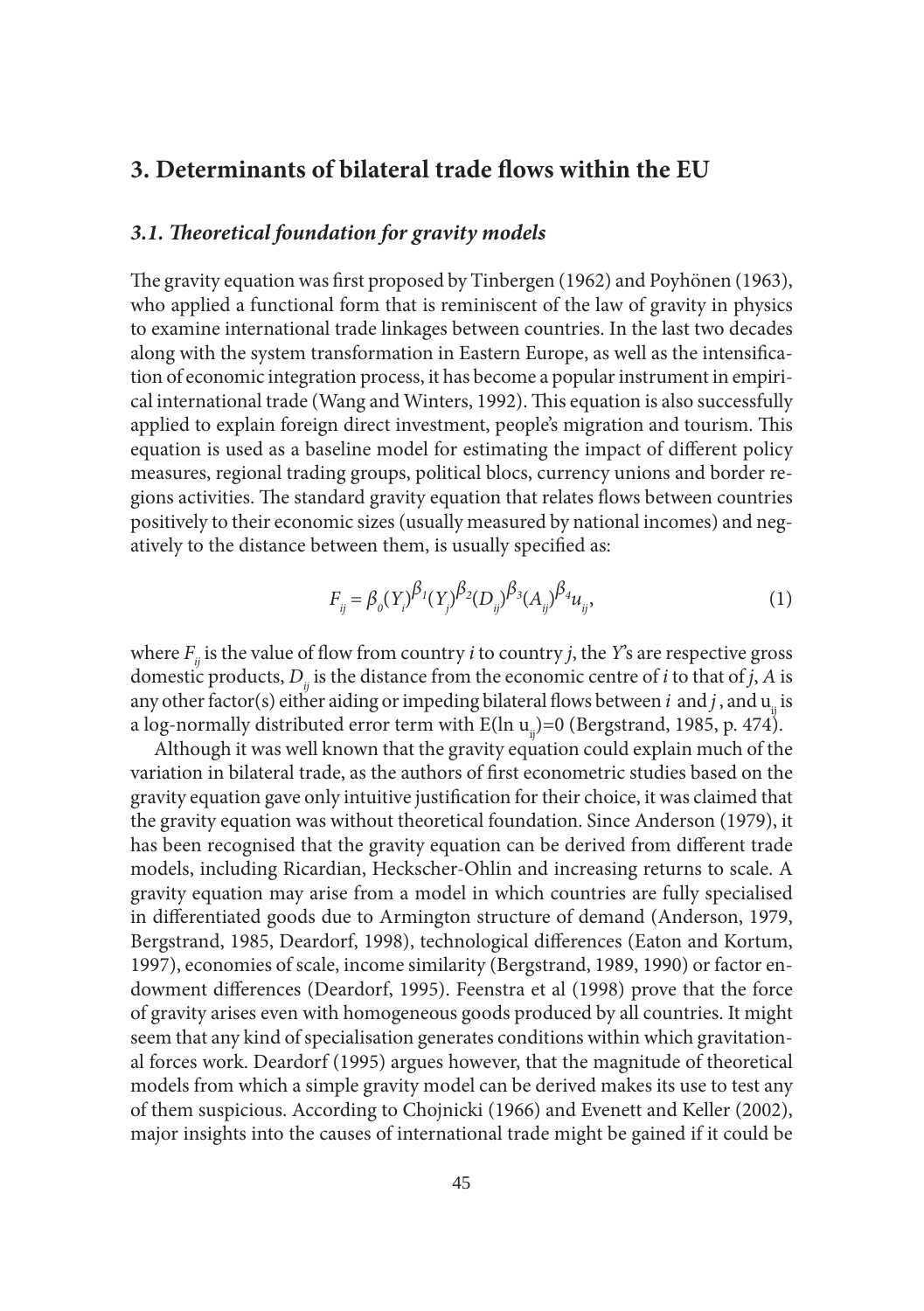determined which theory actually accounted for the success of the gravity equation in a given sample of data, so it is rather a model identification problem.

Despite the academic disagreement as to theoretical foundations, gravity models provide very robust results in their empirical application. As they can be derived from any trade model, they do not answer directly the question about the causes of trade between countries; moreover, they throw no light at the industry structure of trade. On the other hand, they may be successfully applied to trade flows analyses within groups of countries at different levels of development, factor endowments and demand conditions.

#### *3.2. Gravity equation and data*

The basic gravity equation estimated in the paper relates bilateral exports to the main pulling and impeding factors (gravitational forces) influencing bilateral trade flows. Transformed into its logarithmic form it is expressed as follows:

$$
\ln(EX_{ij}) = \beta_0 + \beta_1 \ln(GDPpc_i) + \beta_2 \ln(GDPpc_j) + \beta_3 \ln(GDPpc_j) + \beta_4 \ln(POP_i) + + \beta_5 \ln(POP_j) + \beta_6 \ln(DISTANCE_{ij}) + u_{ij},
$$
\n(2)

where

| $EX_{ij}$      | $-$ exports from country <i>i</i> to country <i>j</i> ;                                        |
|----------------|------------------------------------------------------------------------------------------------|
| $G\text{D}Ppc$ | - gross domestic product per capita of the exporting country;                                  |
| GDPpc          | - gross domestic product per capita of the importing country;                                  |
| $POP_i$        | - population of the exporting country;                                                         |
| POP            | - population of the importing country;                                                         |
|                | $DIS\text{TANCE}_{ii}$ – the road distance (in kilometres) between the capitals of the export- |
|                | ing country $(i)$ and the importing country $(j)$ ;                                            |
| $u_{ii}$       | - error term, representing other influences on bilateral trade flows;                          |
|                | assumed to be orthogonal.                                                                      |

The main pulling factors are the size of economy (measured by the population) and the level of economic development (measured by the GDP per capita) of both trading partners. The main impeding factor is the distance between countries, interpreted as a proxy for trading, communication and transaction costs as well as other conditions, such as cultural (including lingual) distance.<sup>1</sup> All variables except the distance variable should feature a positive sign.

<sup>&</sup>lt;sup>1</sup> Geographic (or transport) distance is the most popular proxy for distance between countries. However, sometimes other proxies may be used (as dummy variable taking the value of 1 denoting that countries are intuitively close to each other, e – not too far, 2 – far from each other). A review of basic variables used in 15 different gravity models is presented in Maciejewski (1990, pp. 137-138).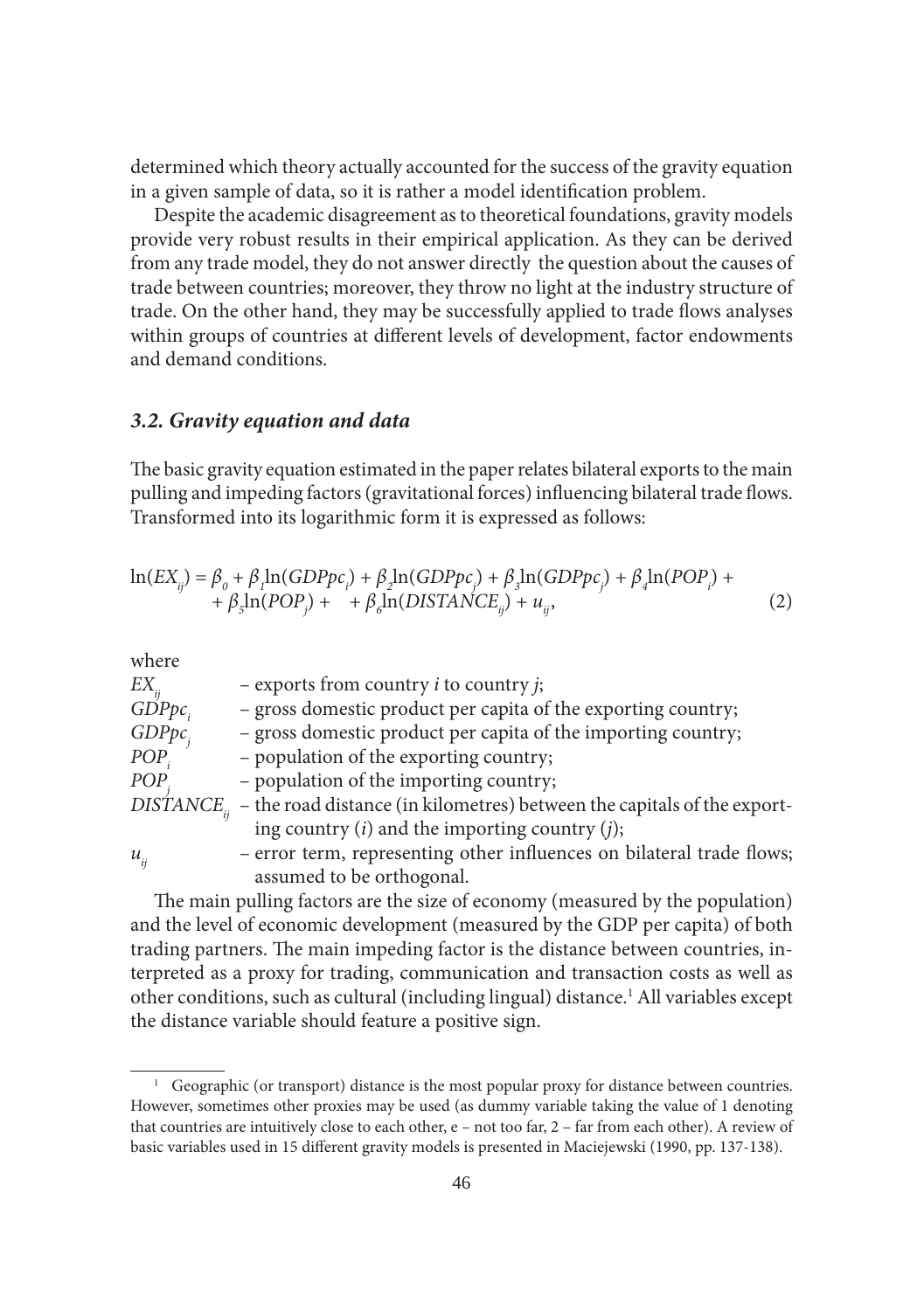Apart from traditional gravitational forces influencing bilateral trade flows, there are also other factors that may affect trade intensity. They are introduced to the gravity equation by means of dummy variables. The gravity equation with dummies is specified as:

$$
\ln(EX_{ij}) = \beta_0 + \beta_1 \ln(GDPpc_i) + \beta_2 \ln(GDPpc_j) + \beta_3 \ln(GDPpc_j) + \beta_4 \ln(POP_i) + + \beta_5 \ln(POP_j) + \beta_5 \ln(DISTANCE_{ij}) + \beta_6 EAST-WEST + + \beta_7 NEW-MEMBER + \beta_8 BORDER + \beta_5 EMU + u_{ij}.
$$
 (3)

In order to test the evidence of additional factors influencing bilateral trade flows between pairs of the EU countries the following dummies have been introduced: *EAST-WEST* – denoting trade flow between a pair of countries within which one

|             | well cally a wee if o  o well well we place of wo withing the single only       |
|-------------|---------------------------------------------------------------------------------|
|             | is a new member, while the other belongs to the EU-15. The vari-                |
|             | able is unity if the above condition is met, and zero otherwise;                |
|             | NEW-MEMBER – a binary variable, which is unity if both trading partners are the |
|             | new members, and zero otherwise;                                                |
| BORDER      | - a binary variable that takes the value of one when countries share            |
|             | a common border, and zero otherwise;                                            |
| <b>EMII</b> | $\sim$ a binary variable which is unity if both trading partners belong         |

*EMU* – a binary variable which is unity if both trading partners belong to the EMU, and zero otherwise.

The basic  $(2)$  and the augmented gravity equation  $(3)$  are estimated using crosssection data for the year 2004. All pairs of countries for which the control variables are available are included in the sample<sup>2</sup>. Data on trade flows, GDP per capita (expressed in purchasing power standards) and population come from Eurostat data base. A matrix of distances between capitals of the EU countries comes from the road map of Europe (Drogi Europy, Rider's Digest, Warsaw 2001)<sup>3</sup>.

#### *3.3. Empirical results*

The estimation results of the basic gravity equation are calculated with OLS method and tabulated in Table 3. All coefficient estimates are significantly different from zero (at 0.001 significance level) and their signs conform to the earlier theoretical considerations. The level of economic development measured by GDP per capita

<sup>&</sup>lt;sup>2</sup> 9 pairs of countries have been excluded from the sample as their bilateral trade flows expressed in billion euro equal 0.

<sup>&</sup>lt;sup>3</sup> In gravity models distance is usually measured using the "great circle" formula. This formula approximates the shape of the earth as a sphere and calculates the minimum distance along the surface. Unfortunately it often underestimates true distances. For air travel it does not take into account that most flights avoid the North Pole and for maritime travel, it does not take into account indirect routes mandated by land and ice barriers. That is why in this study direct road distances are used. Great circle formula is used only in the cases of capital cities between which there are no road connections.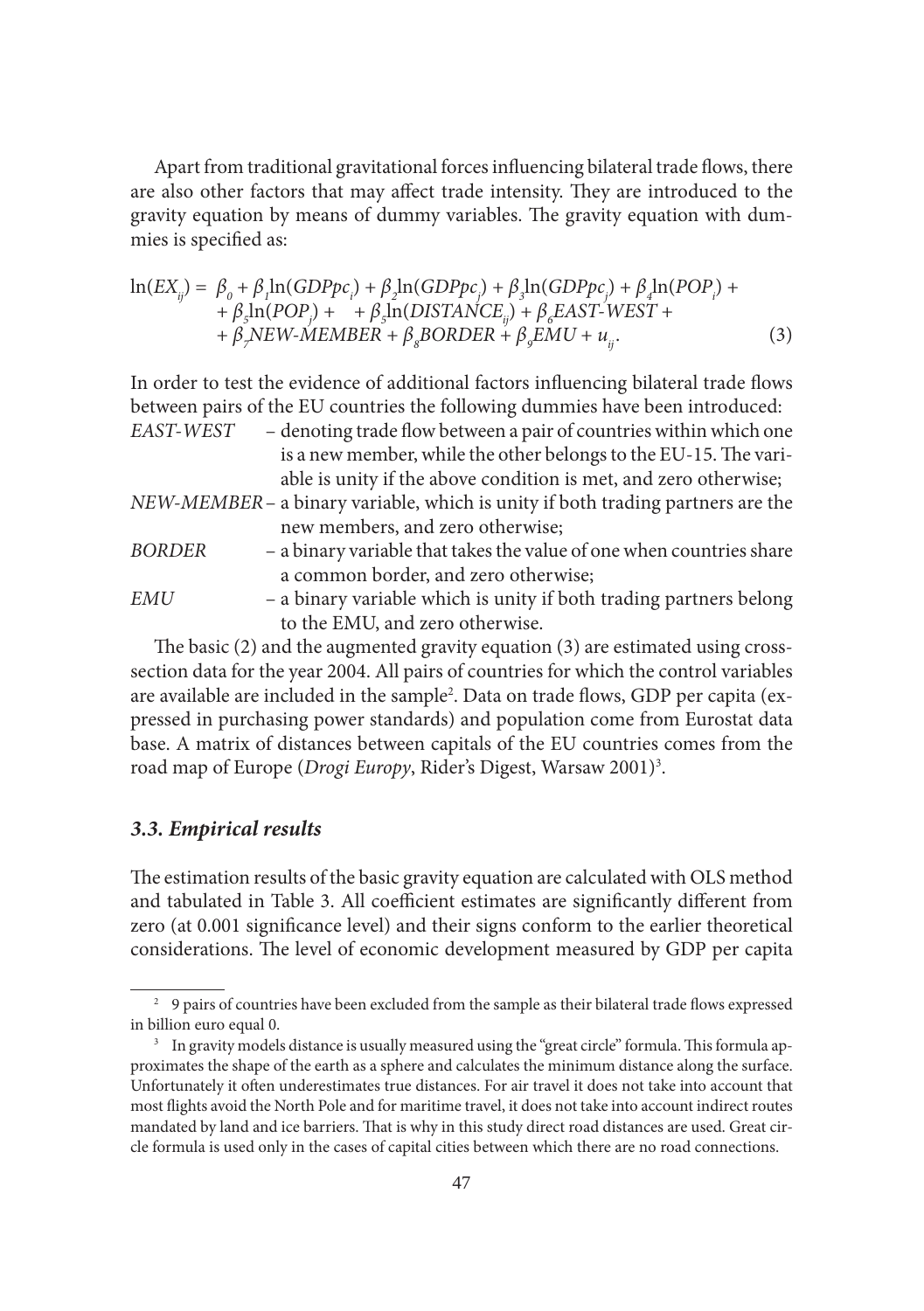has the most positive impact on bilateral trade flows – 1% increase in the exporting country's GDP per capita causes on average 1.5% growth of exports. In the case of the importing country the respective coefficient of elasticity is about 1.2%. Trading partners size has also a significant positive influence on trade flows (1.014 and 0.857 for exporting and importing countries respectively). As expected, the rising distance between countries significantly reduces trade flows (-1.246). The estimation results allow to conclude that bilateral trade flows within the European Union are determined by normal gravitational forces – they are positively related to economic sizes of both trading partners and negatively to the distance between them.

| Variable         | Coeff. | Coeff.estimate | Standard error | t-statistic |
|------------------|--------|----------------|----------------|-------------|
| Constant         |        | $-28.308$      | 1.393          | $-20.315$   |
| GDPpc.           |        | 1.521          | 0.091          | 16.637      |
| GDPpc            |        | 1.158          | 0.094          | 12.377      |
| POP.             |        | 1.014          | 0.024          | 41.508      |
| POP.             |        | 0.857          | 0.025          | 34.900      |
| <b>DISTANCE.</b> |        | $-1.246$       | 0.052          | $-23.770$   |

Table 3. The basic gravity equation (2) estimation results

 $N = 591; R<sup>2</sup> = 0.884;$  adjusted  $R<sup>2</sup> = 0.882. F = 738.98$ . All parameters significant at 0.001 level

Source: Authors' estimations.

In order to test whether augmenting of gravity equation may cause statistically significant increase in  $\mathbb{R}^2$ , the F-test was performed in which the basic equation (2) was treated as a restricted equation and the estimated equation (3) as an unrestricted one. According to the test results, the inclusion of auxiliary variables will statistically significantly improve the explanatory power of the model. The estimation results are shown in Table 4.

The coefficient signs indicate that a common border between trading partners should increase the trade flow from *i* to *j*. The statistically significant *EAST-WEST* and *NEW-MEMBER* dummies coefficient estimates are negative. This indicates that the bilateral trade flows between countries, within which one is a new member, is on average, everything else equal, 50% lower than other trade flows, after taking into account size and economic development. Trade flows between two new members are on average, everything else equal, 0.4 as large as other trade flows. These results confirm the earlier findings by Minska (2000) which revealed that Polish import flows from the EU-15 members were on average about 0.7 as large as trade flows between pairs of the EU-15 members. A respective ratio for Polish exports was even smaller, accounting for about 0.4. Similar results, though better on the export side (0.6), were obtained for the Czech Republic.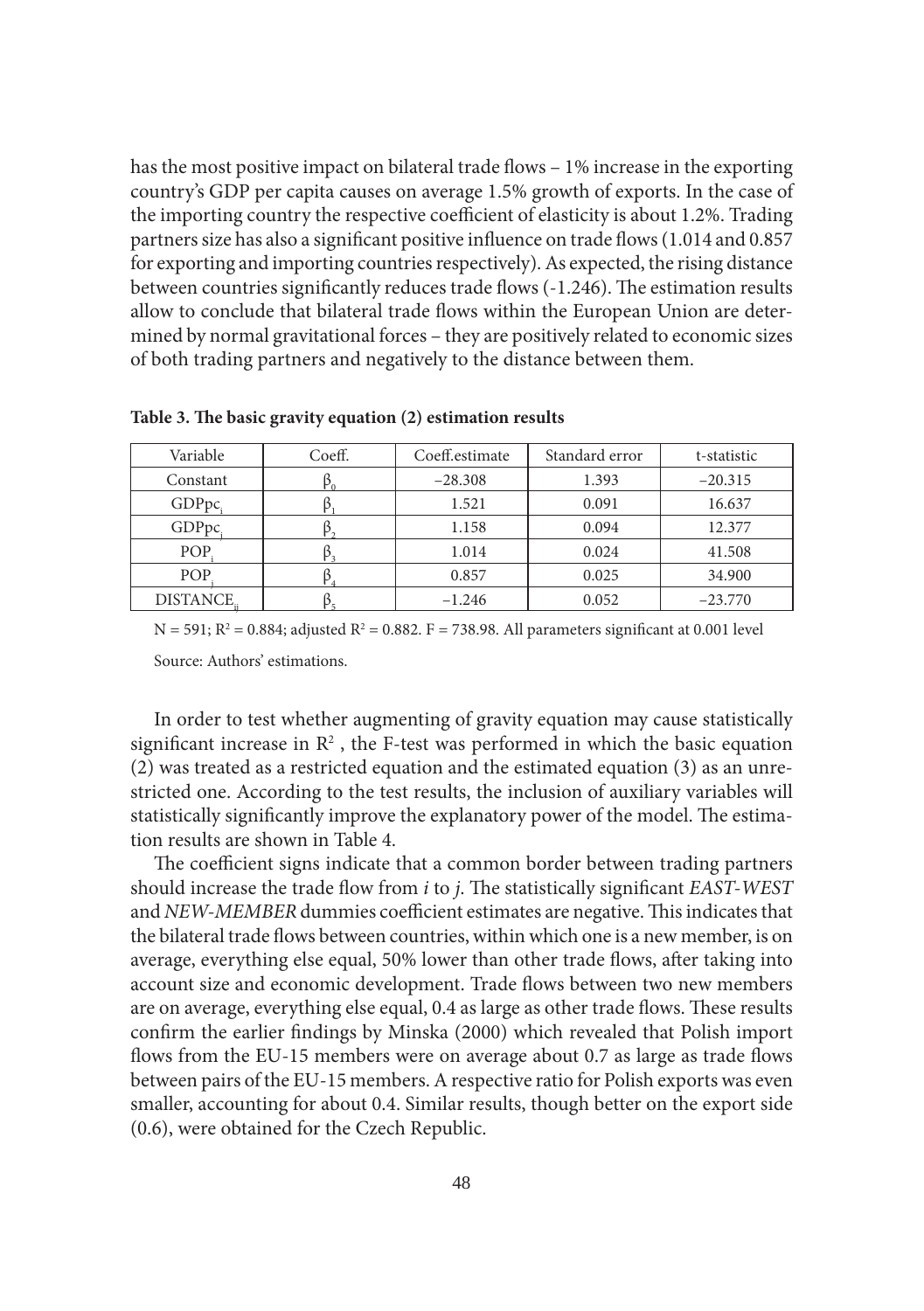Based on the equation (3), calculations of the current, as well as forecast trade between the EU-15 and the ten members prove that the trade potential has already been exploited. It is also interesting to note that according to this estimation membership in the EMU has no statistically significant influence on trade.

| Variable         | Coeff.      | Coeff.<br>estimate | <b>Standard</b><br>error | t-statistic | p-value |
|------------------|-------------|--------------------|--------------------------|-------------|---------|
| Constant         | $\beta_{0}$ | 20.527             | 3.145                    | $-6.527$    | 0.001   |
| GDPpc            | $\beta_{1}$ | 1.168              | 0.148                    | 7.902       | 0.001   |
| GDPpc            | $\beta$ ,   | 0.792              | 0.149                    | 5.297       | 0.001   |
| POP.             | $\beta_{3}$ | 0.960              | 0.028                    | 34.246      | 0.001   |
| POP.             | $\beta_{4}$ | 0.830              | 0.028                    | 28.421      | 0.001   |
| <b>DISTANCE.</b> | $\beta_{5}$ | $-1.171$           | 0.063                    | $-18.719$   | 0.001   |
| EAST-WEST        | $\beta_{6}$ | $-0.471$           | 0.152                    | $-3.097$    | 0.003   |
| NEW-MEMBER       | $\beta_{7}$ | $-0.588$           | 0.258                    | $-2.284$    | 0.023   |
| <b>BORDER</b>    | $\beta_{8}$ | 0.487              | 0.139                    | 3.506       | 0.001   |
| <b>EMU</b>       | $\beta$     | 0.087              | 0.121                    | 0.718       | 0.477   |

Table 4. The augmented gravity equation (3) estimation results

 $N = 591$ ;  $R^2 = 0.888$ ; adjusted  $R^2 = 0.886$ .  $F = 510.96$ 

Source: Authors' estimations.

Bearing in mind that preparations for the membership (especially these connected with trade relations) had started a long time before the accession date the reasons for relatively weaker trade linkages between the old and the new EU members (as well as among the new members themselves) cannot be explained only by the short presence of the ten new members within the European Union. Though the new entrants are still weakly integrated into the EU trading system, the question about the possibility of further trade expansion of the new entrants remains open as many economic indicators are omitted by the gravity regression. It does not throw any light on trade structure, so a closer look at the industry composition of intra-EU trade in the next section is vital to make the picture complete.

## **4. Intra-EU trade structure**

Tables 5 and 6 present information on intra-EU trade structure. Most of the intra-EU trade is of intra-industry kind. The extent of such trade (defined as a two way exchange of goods within standard industrial classifications) is commonly measured by Grubel-Lloyd indexes, based on commodity group transactions. The index takes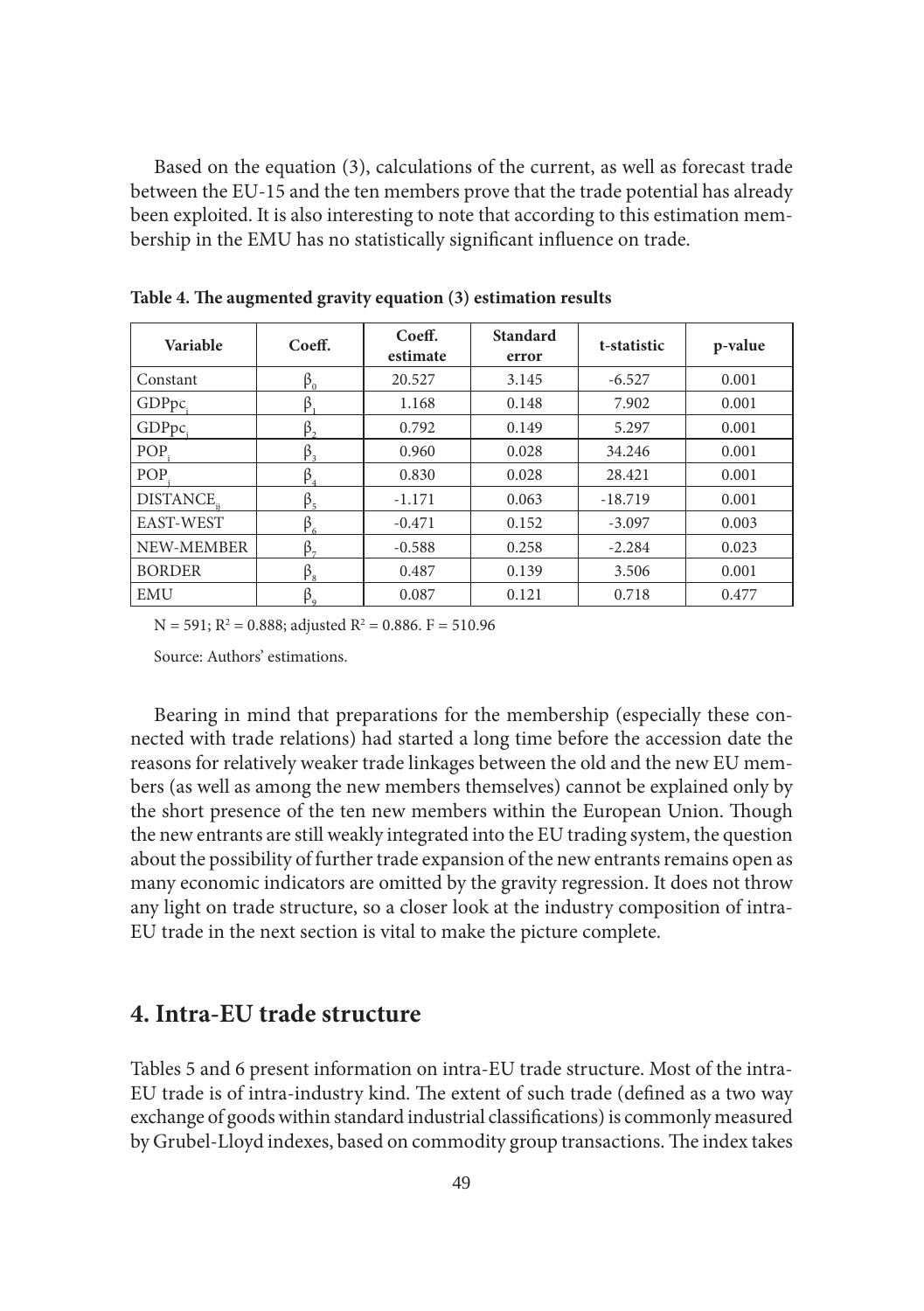the minimum value of zero when there is no trade overlap, and maximum value of 100% when all trade is intra-industry. The multilateral indices reported in Table 5 have been calculated as weighted average for all product classes at three digit SITC revision 3 level of disaggregation, with weights given by the share of trade of a particular product class in total manufacturing trade. An average Grubel-Lloyd index for the EU as a whole equals 76% and it is does not differ much when calculated separately for the EU-15 (77%) and ten new members (72%). In thirteen of the EU-15 countries over 50% of trade is of intra-industry kind. The two exceptions are Ireland  $(49%)$  and Greece  $(39%)$ . The Irish case is unique, as Ireland is one of the countries that benefited most from the presence within the EU. Since its accession Ireland has attracted substantial foreign capital. It is located mainly in the export oriented sectors, producing goods classified as groups 5 and 7 SITC (Rev. 3). Export of those goods accounts for over 70% of all Irish exports, while the respective import share is only 36%. Additionally, significant trade surplus reduces the trade overlap. In the case of Greece, a low trade overlap reflecting poor adaptation on the supply side, is one of the causes of relatively lower benefits from its presence within the EU.

| Country/Group | Grubel-Lloyd<br>Index | Country/Group            | Grubel-Lloyd<br>Index |
|---------------|-----------------------|--------------------------|-----------------------|
| <b>EU 25</b>  | 76                    | <b>New Member States</b> | 72                    |
|               |                       | Cyprus                   | 26                    |
| <b>EU 15</b>  | 77                    | Czech Republic           | 82                    |
| Austria       | 84                    | Estonia                  | 56                    |
| Belgium       | 84                    | Hungary                  | 70                    |
| Denmark       | 70                    | Latvia                   | 39                    |
| Finland       | 56                    | Lithuania                | 43                    |
| France        | 85                    | Malta                    | 56                    |
| Germany       | 81                    | Poland                   | 72                    |
| Greece        | 36                    | Slovenia                 | 74                    |
| Ireland       | 49                    | Slovakia                 | 76                    |
| Italy         | 69                    |                          |                       |
| Luxembourg    | 59                    |                          |                       |
| Netherlands   | 71                    |                          |                       |
| Portugal      | 66                    |                          |                       |
| Spain         | 79                    |                          |                       |
| Sweden        | 78                    |                          |                       |
| UK            | 75                    |                          |                       |

Table 5. Intra-industry goods exchange in intra-EU trade flows (2004)

Source: Authors' calculations. Eurostat database.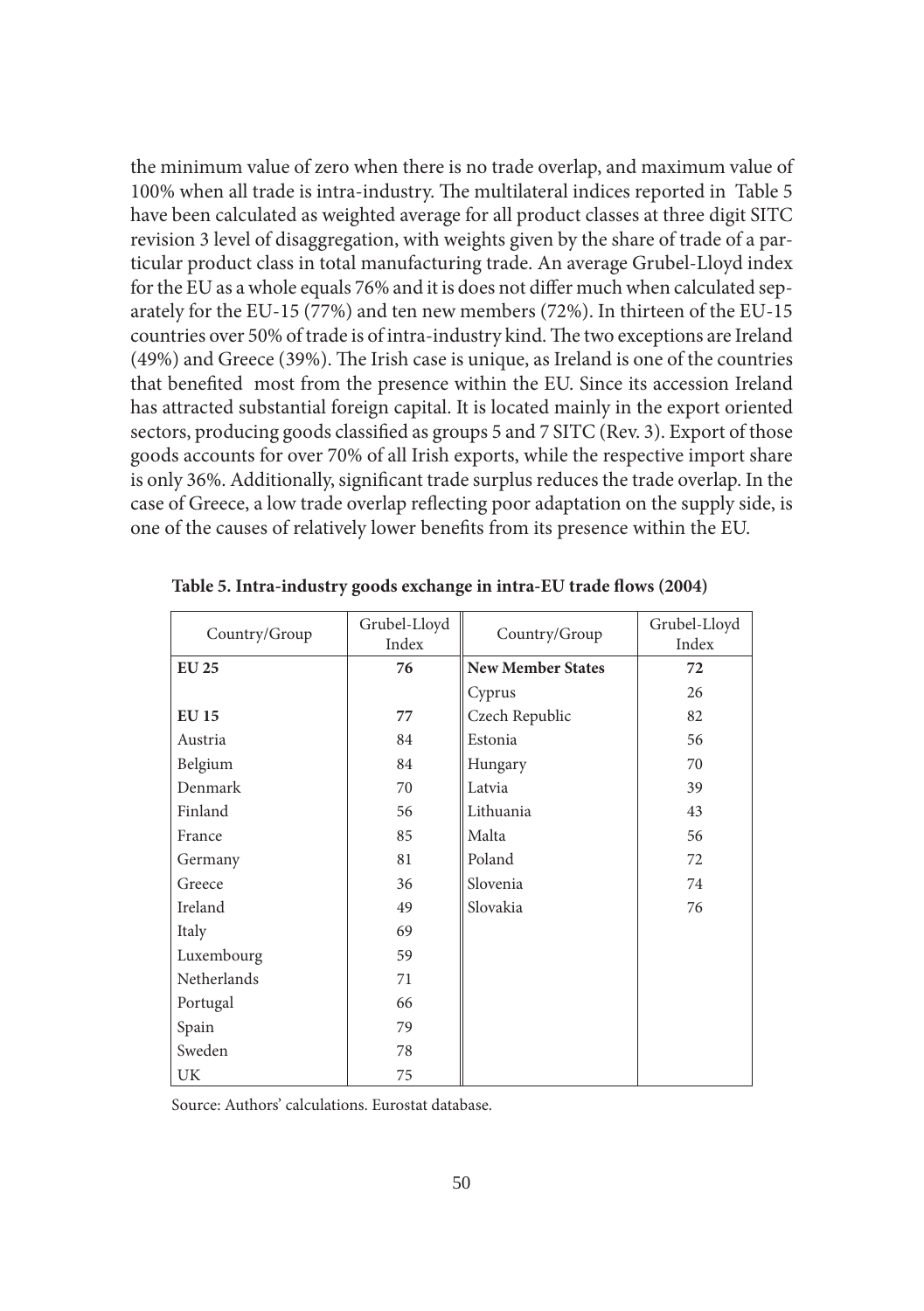| SITC Rev. 3                       | $\mathbf{0}$ | $\mathbf{1}$ | $\overline{2}$ | 3    | $\overline{4}$ | 5    | 6    | 7    | 8    | 9        |
|-----------------------------------|--------------|--------------|----------------|------|----------------|------|------|------|------|----------|
| Country/Group                     |              |              |                |      |                |      |      |      |      |          |
| <b>EU 25</b>                      | 7,2          | 1,3          | 2,7            | 4,3  | 0,3            | 14,3 | 16,0 | 39,5 | 10,9 | 3,4      |
|                                   |              |              |                |      |                |      |      |      |      |          |
| <b>EU 15</b>                      | 7,4          | 1,3          | 2,6            | 4,3  | 0,4            | 15,1 | 15,6 | 38,8 | 10,7 | 3,7      |
| Austria                           | 4,8          | 1,5          | 3,4            | 4,0  | 0,1            | 8,0  | 22,3 | 43,2 | 12,4 | 0,4      |
| Belgium                           | 8,6          | 0,9          | 2,5            | 6,2  | 0,4            | 25,8 | 17,3 | 28,3 | 10,0 | 0,2      |
| Denmark                           | 17,4         | 1,4          | 3,2            | 9,3  | 0,4            | 10,8 | 11,5 | 25,8 | 16,4 | 3,8      |
| Finland                           | 1,6          | 0,2          | 7,1            | 5,3  | 0,0            | 4,4  | 37,2 | 30,3 | 5,9  | 7,9      |
| France                            | 9,1          | 2,2          | 2,5            | 2,7  | 0,2            | 15,4 | 14,1 | 43,5 | 9,4  | 0,9      |
| Germany                           | 4,3          | 0,7          | 1,5            | 2,3  | 0,2            | 12,6 | 14,1 | 45,9 | 9,2  | 9,1      |
| Greece                            | 18,7         | 2,9          | 4,7            | 0,8  | 1,6            | 15,4 | 21,4 | 12,9 | 18,4 | 3,3      |
| Ireland                           | 9,1          | 1,4          | 1,5            | 0,6  | 0,0            | 44,2 | 2,5  | 27,2 | 8,8  | 4,7      |
| Italy                             | 5,9          | 1,5          | 1,1            | 2,0  | 0,4            | 10,4 | 22,0 | 37,5 | 18,2 | 0,9      |
| Luxembourg                        | 3,8          | 1,5          | 1,7            | 0, 5 | 0,0            | 5,6  | 33,7 | 43,4 | 9,0  | 0,9      |
| Netherlands                       | 12,3         | 1,9          | 5,6            | 6,9  | 0,7            | 15,5 | 11,2 | 32,1 | 9,7  | 4,3      |
| Portugal                          | 4,7          | 2,2          | 4,1            | 1,7  | 0,2            | 6,8  | 23,2 | 33,7 | 23,3 | 0,1      |
| Spain                             | 13,3         | 1,5          | 1,7            | 3,0  | 1,3            | 10,0 | 16,0 | 43,7 | 8,9  | 0,7      |
| Sweden                            | 3,2          | 0,2          | 6,3            | 4,5  | 0,2            | 9,8  | 23,7 | 38,1 | 7,7  | 6,2      |
| $\ensuremath{\mathrm{UK}}\xspace$ | 4,4          | 1,8          | 1,7            | 10,5 | 0,1            | 17,4 | 13,3 | 39,4 | 10,8 | 0,6      |
|                                   |              |              |                |      |                |      |      |      |      |          |
| <b>New Member States</b>          | 4,7          | 0,4          | 3,3            | 4,6  | 0,1            | 5,4  | 19,8 | 47,5 | 13,5 | 0,4      |
| Cyprus                            | 21,7         | 2,2          | 3,6            | 7,0  | 0,4            | 8,6  | 5,6  | 38,2 | 12,7 | 0,2      |
| Czech Republic                    | 2,6          | 0,5          | 2,9            | 3,4  | 0,1            | 5,2  | 21,4 | 51,8 | 11,4 | 0,7      |
| Estonia                           | 5,7          | 0,8          | 10,4           | 3,2  | 0,3            | 4,4  | 18,6 | 36,4 | 20,0 | 0,2      |
| Hungary                           | 4,9          | 0,2          | 2,1            | 1,5  | 0,1            | 5,4  | 9,7  | 65,6 | 10,2 | 0,3      |
| Latvia                            | 5,9          | 1,4          | 27,6           | 4,4  | 0,2            | 4,8  | 27,9 | 7,7  | 17,2 | 3,0      |
| Lithuania                         | 10,4         | 1,0          | 6,3            | 22,8 | 0,2            | 9,0  | 11,7 | 16,6 | 22,0 | 0,0      |
| Malta                             | 1,4          | 0,1          | 0,6            | 0,1  | 0,0            | 2,6  | 8,7  | 52,9 | 32,4 | 1,2      |
| Poland                            | 7,1          | 0,3          | 2,8            | 6,1  | 0,1            | 5,1  | 23,2 | 39,1 | 16,1 | 0,0      |
| Slovenia                          | 1,1          | 0,2          | 2,2            | 1,3  | 0,0            | 8,5  | 26,6 | 41,4 | 18,5 | $_{0,0}$ |
| Slovakia                          | 2,9          | 0,3          | 2,8            | 6,9  | 0,2            | 5,1  | 25,3 | 44,5 | 11,4 | 0,5      |

**Table 6. Goods exported intra-EU as a percentage of total exports of each Member State (2004)**

Source: Authors' calculations. Eurostat database.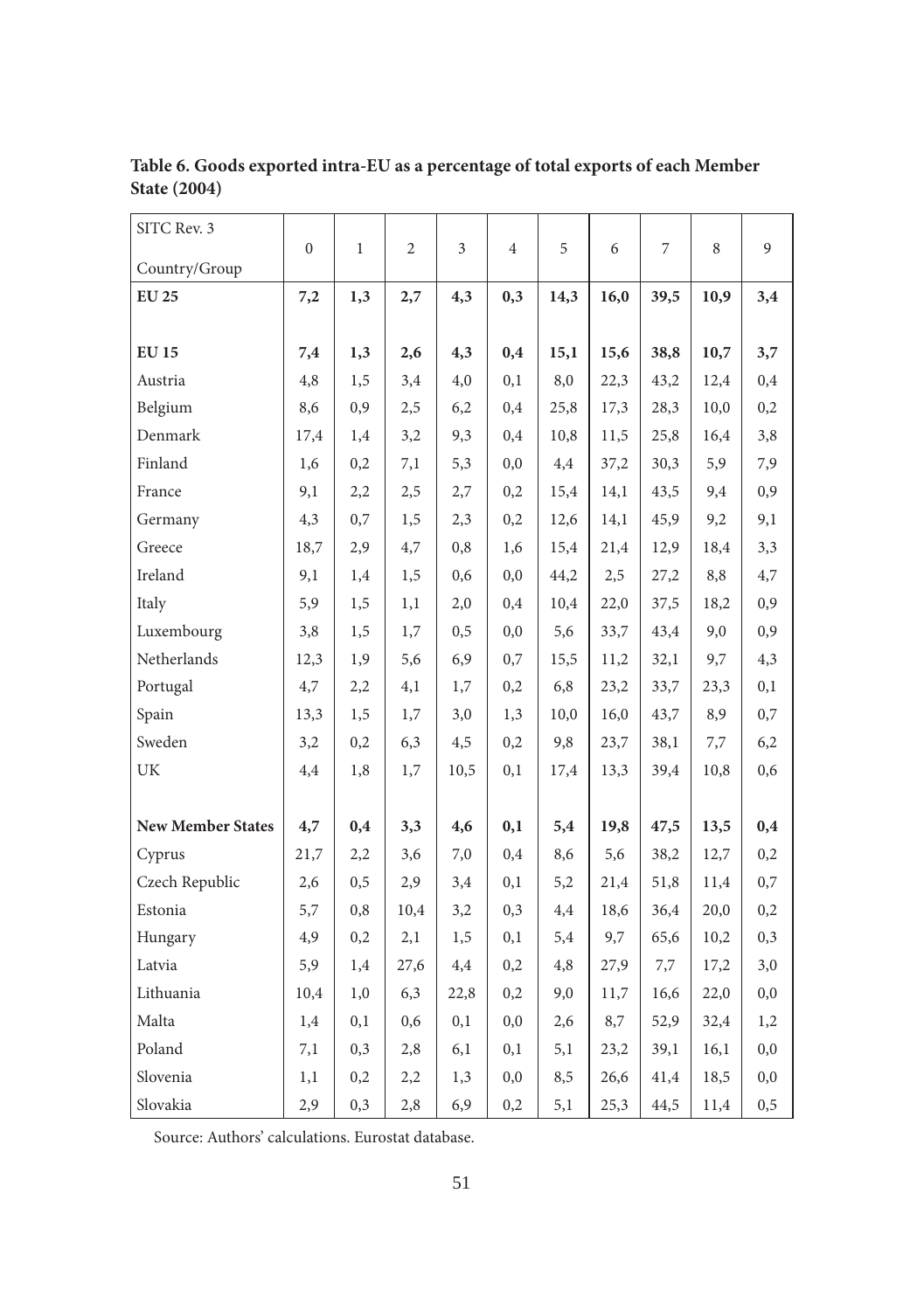Among the ten new members, Grubel-Lloyd indices differ more significantly from one another. The reason might be that in the pre-accession period different countries reoriented their trade structure and directions to different extent. The cases of Latvia, Lithuania and Estonia are characteristic, as these countries were intensively engaged in intra-USSR trade and reorientation of their production and trade structure will take more time. In the case of Cyprus, with substantial share of exports classified as group 0 SITC, over ⅔ of trade is of inter-industry kind. The index calculated for the Czech Republic is worth noticing, because it is 10 percent points higher than the average value for all new members.

There are differences among countries in industry composition of their intra-EU export flows. It is of course intelligible, but what is noteworthy differences are more significant for the new members. Knowing the contribution of the new members trade to total intra-EU flows, one is not surprised that the EU-15 members are responsible for the intra-EU trade structure. Surprisingly, as far as the new members are concerned, the share of goods classified as groups 6, 7 and 8 in their exports is higher than the respective share for the EU-15. This might be interpreted as a dynamic structural change of the new members' economies within which foreign investors play a crucial role. Production of goods classified into the above SITC groups is usually based on imported components. This implies that the value of exports is substantially larger than the value added in export industries and increases the trade overlap.

## **5. Concluding remarks**

Trade within the European Union accounts for over ¾ of the new members total trade, making them more dependent on other EU partners than the old members. The structure and the character of analysed trade flows indicate that the new members' economies must have undergone substantial changes in the pre-accession time – the product pattern and substantial trade overlap resemble that of the EU-15 countries. The gravity analyses revealed, however, that after taking into account size and economic development, the new members' exports to other EU countries are on average 60% lower than the respective exports of the EU-15 members. As the "new group" is very heterogeneous, as far as other economic indicators (except for GDP and population) and different institutional settings are concerned, any generalisation might be misleading and further more detailed research is needed in order to identify the causes of "missing trade".

Although trade potential between the EU-15 and the new entrants seems to have been already exploited, the increasing economic growth of the new members may create additional trade in the future. Moreover, one cannot forget about the